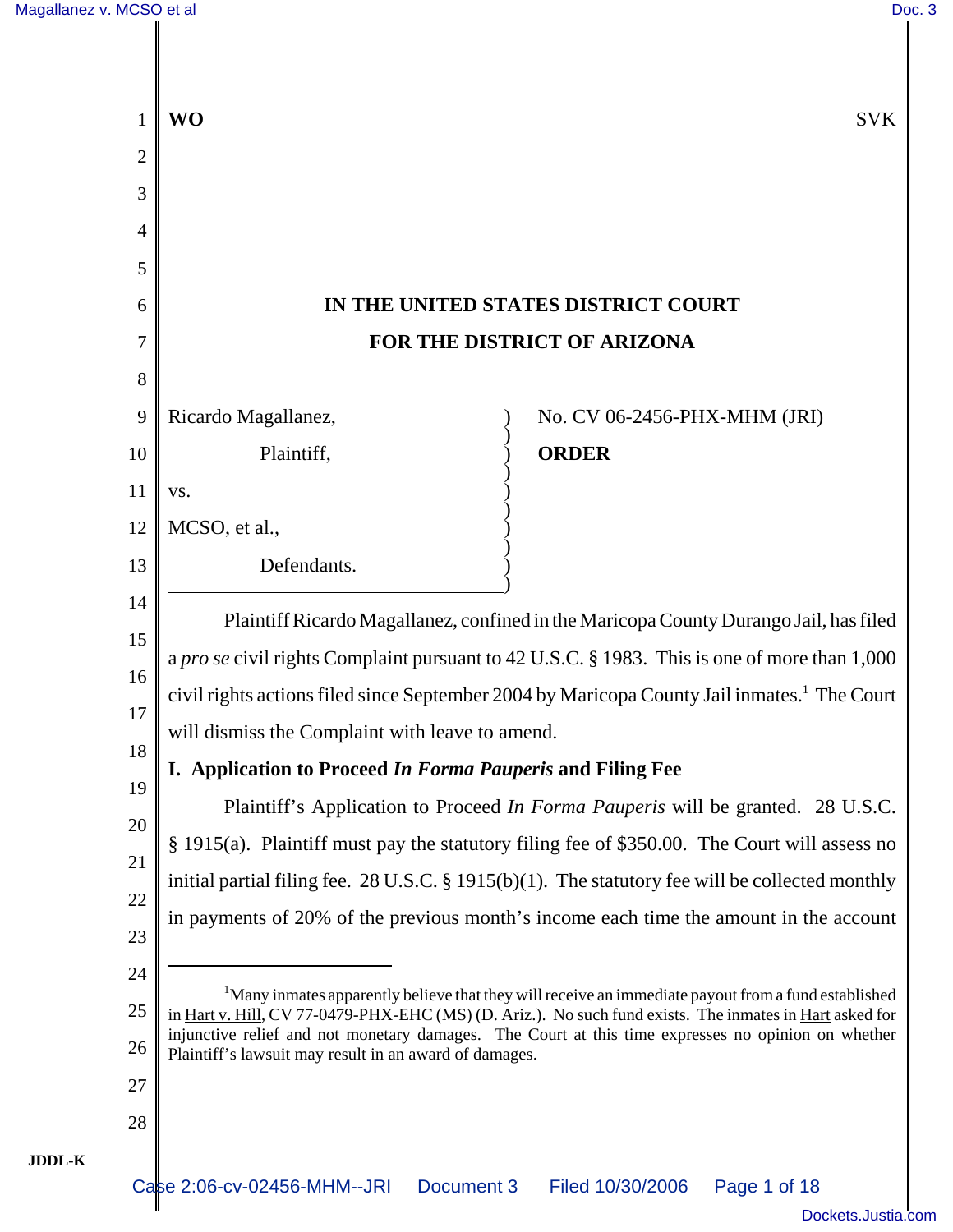1 2 exceeds \$10.00. 28 U.S.C. § 1915(b)(2). The Court will enter a separate Order requiring the appropriate government agency to collect the fees according to the statutory formula.

3

### **II. Statutory Screening of Prisoner Complaints**

4 5 6 7 8 9 10 11 12 13 14 15 The Court is required to screen complaints brought by prisoners seeking relief against a governmental entity or officer or employee of a governmental entity. 28 U.S.C. § 1915A(a). The Court must dismiss a complaint or portion thereof if a plaintiff has raised claims that are legally frivolous or malicious, that fail to state a claim upon which relief may be granted, or that seek monetary relief from a defendant who is immune from such relief. 28 U.S.C. § 1915A(b)(1), (2). If the Court determines that a pleading could be cured by the allegation of other facts, a *pro se* litigant is entitled to an opportunity to amend a complaint before dismissal of the action. See Lopez v. Smith, 203 F.3d 1122, 1127-29 (9th Cir. 2000) (*en banc*). The Court is required to grant leave to amend "if a complaint can possibly be saved" but not if a complaint "lacks merit entirely." Id. at 1129. The Court therefore should grant leave to amend if the pleading could be cured by the allegation of other facts or if it appears at all possible that the defect can be corrected. Id. at 1130.

16 17 18 19 20 21 The Court should not, however, advise the litigant how to cure the defects. This type of advice "would undermine district judges' role as impartial decisionmakers." Pliler v. Ford, 542 U.S. 225, 231 (2004); see also Lopez, 203 F.3d at 1131 n.13 (declining to decide whether the court was required to inform a litigant of deficiencies). Plaintiff's Complaint will be dismissed for failure to state a claim, with leave to amend because the Complaint may possibly be saved by amendment.

#### 22 **III. Complaint**

23

 $24$ 25 26 27 28 Plaintiff names the Maricopa County Sheriff's Office and Joseph Arpaio as Defendants. The Complaint contains two counts regarding conditions of confinement at the Jail. In Count I, Plaintiff complains about medical care and alleges that he does not get enough to eat, the water makes him sick, and the air makes him cough. In Count II, Plaintiff alleges that he asked to see a doctor about blood coming out of his ear, it took 15 days before he was seen, and now he has hearing problems.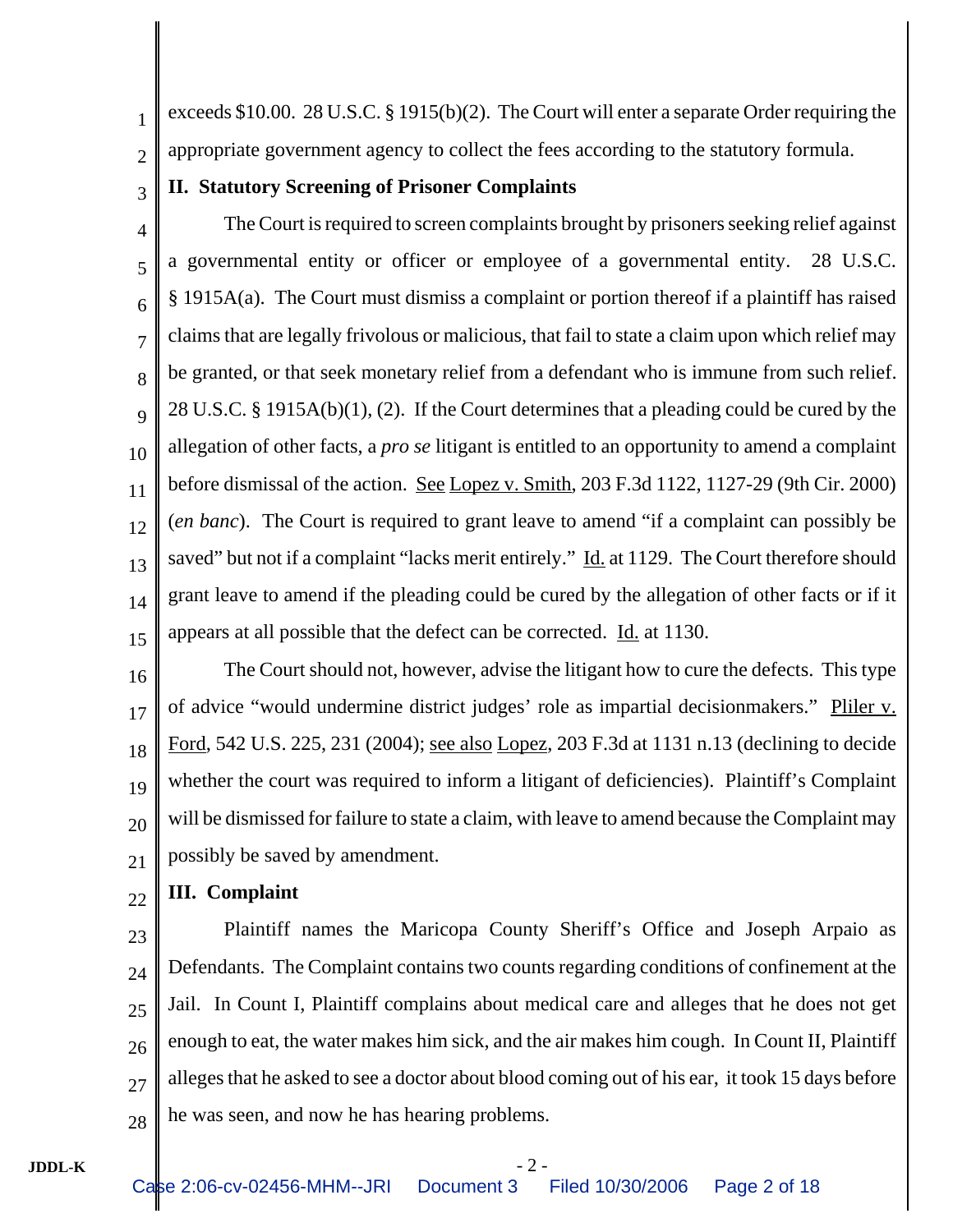1 2 For relief, Plaintiff seeks damages, follow-up care for his hearing loss, and a change in Jail policy so that Plaintiff can see a doctor sooner.

3

### **IV. Improper Defendant – Maricopa County Sheriff's Office**

4 5 6 7 8 9 The Maricopa County Sheriff's Office is not a proper Defendant. In Arizona, the responsibility of operating jails and caring for prisoners is placed by law upon the sheriff. See A.R.S. § 11-441(A)(5); A.R.S. § 31-101. A sheriff's office is simply an administrative creation of the county sheriff to allow him to carry out his statutory duties and not a "person" amenable to suit pursuant to § 1983. Therefore, the Maricopa County Sheriff's Office will be dismissed.

10 11 12 13 This is not to say, however, that a claim cannot be brought against Maricopa County challenging a county policy or custom under a theory of municipal liability, or against the sheriff himself as a policymaker, personal participant in the violative conduct, or for his failure to act on his knowledge of widespread abuse in the jail.

- 14 **V. Failure to State a Claim**
- 15

### **A. Failure to Allege a Constitutional Violation**

16 17 18 19 20 21 22 23 24 25 26 27 28 Section 1983 provides a cause of action against persons acting under color of state law who have violated rights guaranteed by the United States Constitution and federal law. 42 U.S.C. § 1983; see also Buckley v. City of Redding, 66 F.3d 188, 190 (9th Cir. 1995). A pretrial detainee's claim for unconstitutional conditions of confinement arises from the Due Process Clause rather than from the Eighth Amendment prohibition against cruel and unusual punishment. <u>Bell v. Wolfish</u>, 441 U.S. 520, 535 (1979). Nevertheless, the Eighth Amendment provides a minimum standard of care for determining a plaintiff's rights as a pretrial detainee. Anderson v. Kern, 45 F.3d 1310, 1312-13 (9th Cir. 1995) (citing Redman v. County of San Diego, 942 F.2d 1435, 1442 (9th Cir. 1991)). To prevail on an unconstitutional conditions claim under an Eighth Amendment standard of care, a plaintiff, whether a pretrial detainee or a convict, must show that defendants were "deliberately indifferent" to the alleged constitutional violations. Redman, 942 F.2d at 1443; Wilson v. Seiter, 501 U.S. 294, 302-03 (1991).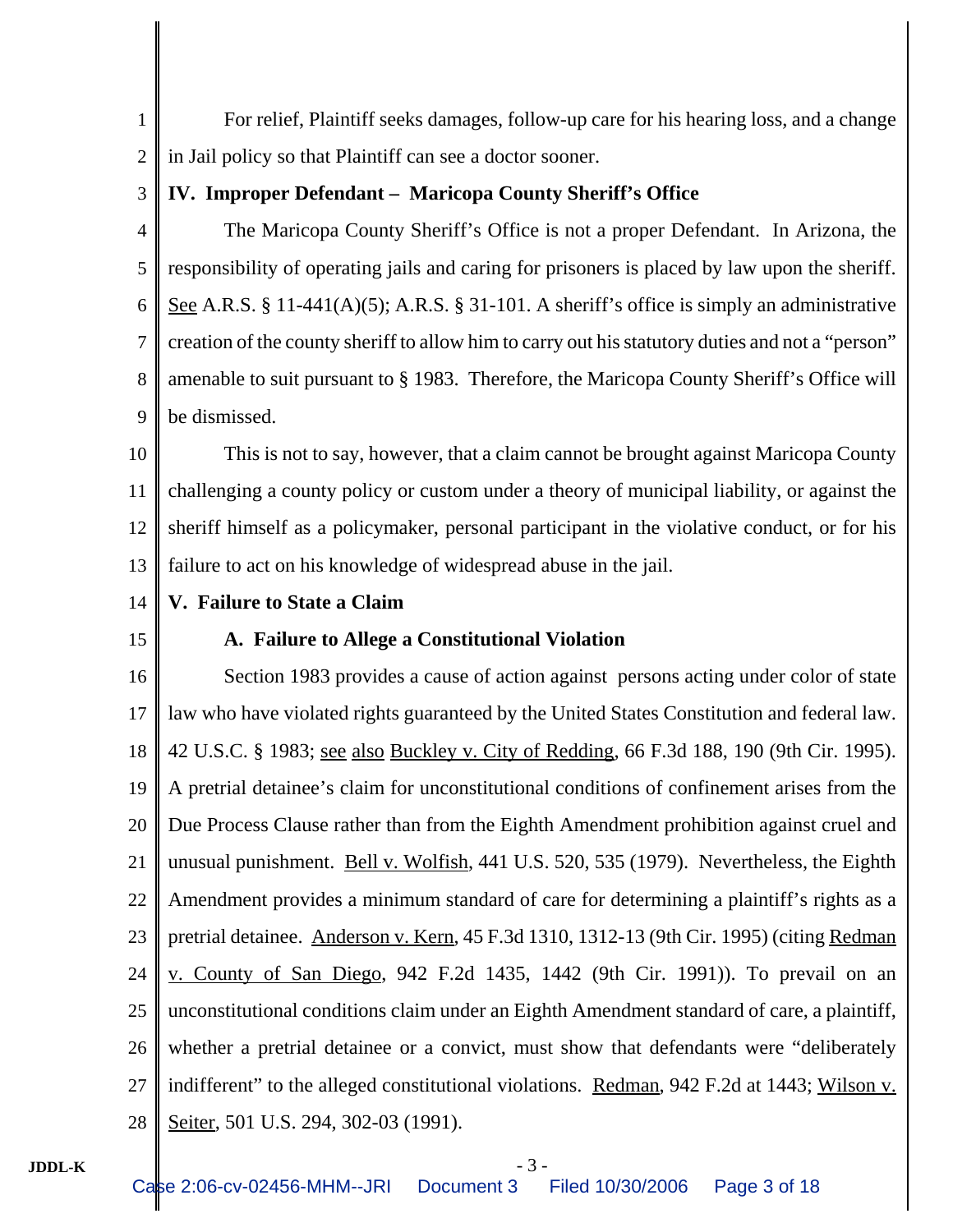1 2 Here, Plaintiff has not alleged a constitutional violation in any of the counts. The allegations do not state claims under § 1983.

3

### **B. Failure to Link the Defendant to the Harm**

4 5 6 7 8 9 10 11 12 13 14 15 16 To state a valid claim under § 1983, plaintiffs must allege that they suffered a specific injury as a result of specific conduct of a defendant and show an affirmative link between the injury and the conduct of that defendant. Rizzo v. Goode, 423 U.S. 362, 371-72, 377 (1976). To state a claim against a supervisory official, the civil rights complainant must allege that the supervisory official personally participated in the constitutional deprivation or that the supervisory official was aware of abuses and, with deliberate indifference to the inmate's constitutional rights, failed to take action to prevent further misconduct. See Ortez v. Washington County, Or., 88 F.3d 804, 809 (9th Cir. 1996); Taylor v. List, 880 F.2d 1040, 1045 (9th Cir. 1989); King v. Atiyeh, 814 F.2d 565, 568 (9th Cir. 1987); see also Monell v. New York City Department of Social Services, 436 U.S. 658, 691 (1978). There is no *respondeat superior* liability under § 1983, and, therefore, a defendant's position as the supervisor of persons who allegedly violated Plaintiff's constitutional rights does not impose liability. Monell, 436 U.S. at 691-92; Taylor, 880 F.2d at 1045.

17 18 19 20 21 22 23 Because there is no *respondeat superior* liability in a § 1983 action, Defendant Arpaio is not liable for Plaintiff's injuries merely because he is the supervisor of persons who allegedly violated Plaintiff's rights. Moreover, Plaintiff does not allege that Defendant Arpaio personally participated in any constitutional deprivation or that he was aware of abuses and, with deliberate indifference to Plaintiff's constitutional rights, failed to take action to prevent further misconduct, or that he formed policies that resulted in Plaintiff's injuries. Plaintiff does not state a claim against Defendant Arpaio.

#### 24 **VI. Leave to Amend**

25 26 27 28 For the foregoing reasons, Plaintiff's Complaint will be dismissed for failure to state a claim upon which relief may be granted. Within 30 days, Plaintiff may submit a first amended complaint to cure the deficiencies outlined above. The Clerk of Court will mail Plaintiff a court-approved form to use for a first amended complaint. If Plaintiff fails to use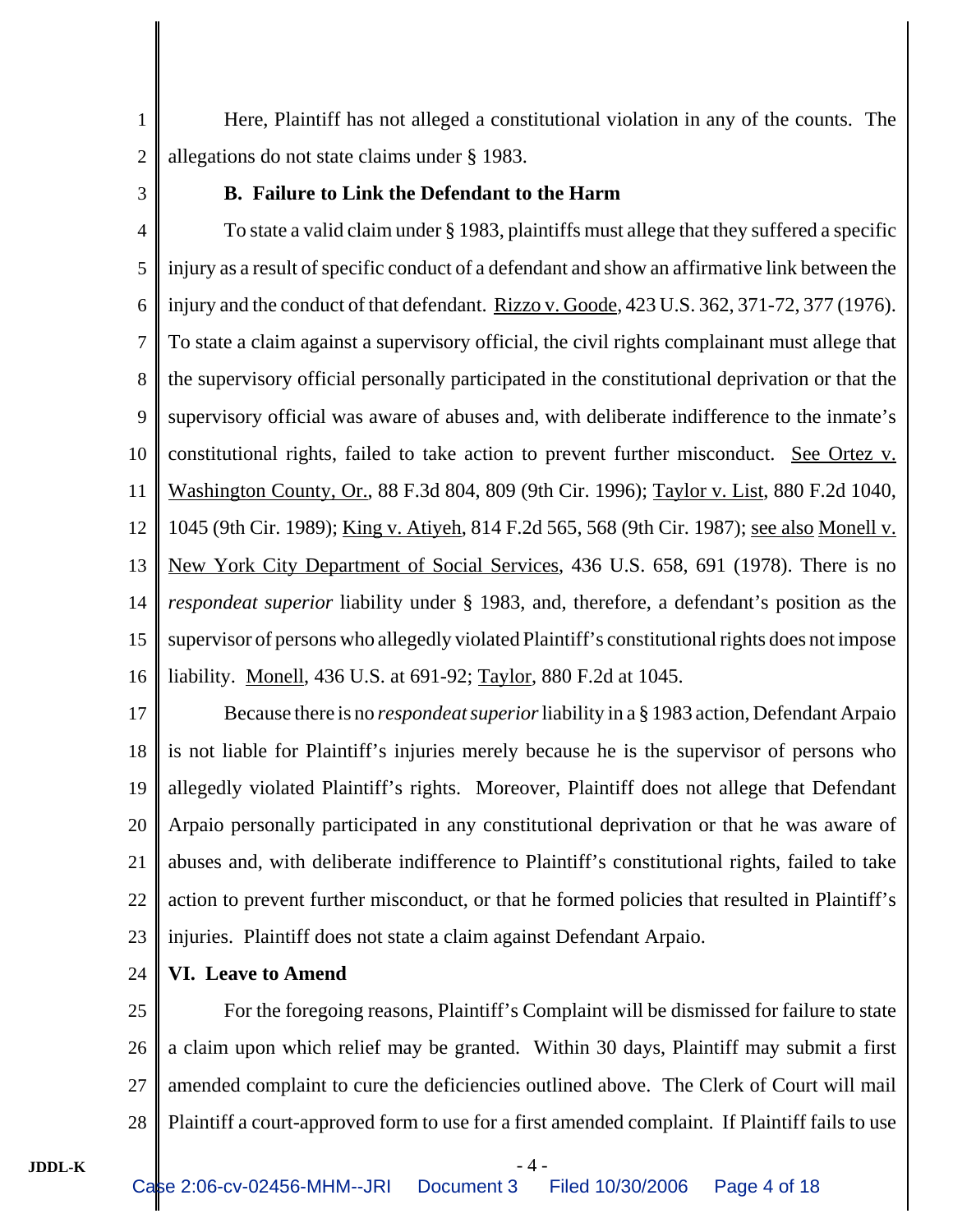1 2 the court-approved form, the Court may strike the amended complaint and dismiss this action without further notice to Plaintiff.

3 4 5 6 Plaintiff must clearly designate on the face of the document that it is the "First Amended Complaint." The first amended complaint must be retyped or rewritten in its entirety on the court-approved form and may not incorporate any part of the original Complaint by reference. Plaintiff may include only one claim per count.<sup>2</sup>

7 8 9 10 11 12 A first amended complaint supersedes the original complaint. Ferdik v. Bonzelet, 963 F.2d 1258, 1262 (9th Cir. 1992); Hal Roach Studios v. Richard Feiner & Co., 896 F.2d 1542, 1546 (9th Cir. 1990). After amendment, the Court will treat an original complaint as nonexistent. Ferdik, 963 F.2d at 1262. Any cause of action that was raised in the original complaint is waived if it is not raised in a first amended complaint. King, 814 F.2d at 567. **VII. Warnings**

13

### **A. Release**

14 15 16 17 Plaintiff must pay the unpaid balance of the filing fee within 120 days of his release. Also, within 30 days of his release, he must either (1) notify the Court that he intends to pay the balance or (2) show good cause, in writing, why he cannot. Failure to comply may result in dismissal.

18

### **B. Address Changes**

19 20 21 Plaintiff must file and serve a notice of a change of address 10 days before the move is effective, if practicable. See LRCiv 83.3(d). Plaintiff must not include a motion for other relief with a notice of change of address. Failure to comply may result in dismissal.

22

# **C. Copies**

23 24 25 Plaintiff must submit an additional copy of every document that he files for use by the Court. See LRCiv 5.4. Failure to comply may result in the filing being stricken without further notice to Plaintiff.

26

27

28 <sup>2</sup>

 $t^2$  the Court notes that Count I as it is currently written appears to raise several claims, and it is unclear how the facts alleged relate to a claim for medical care.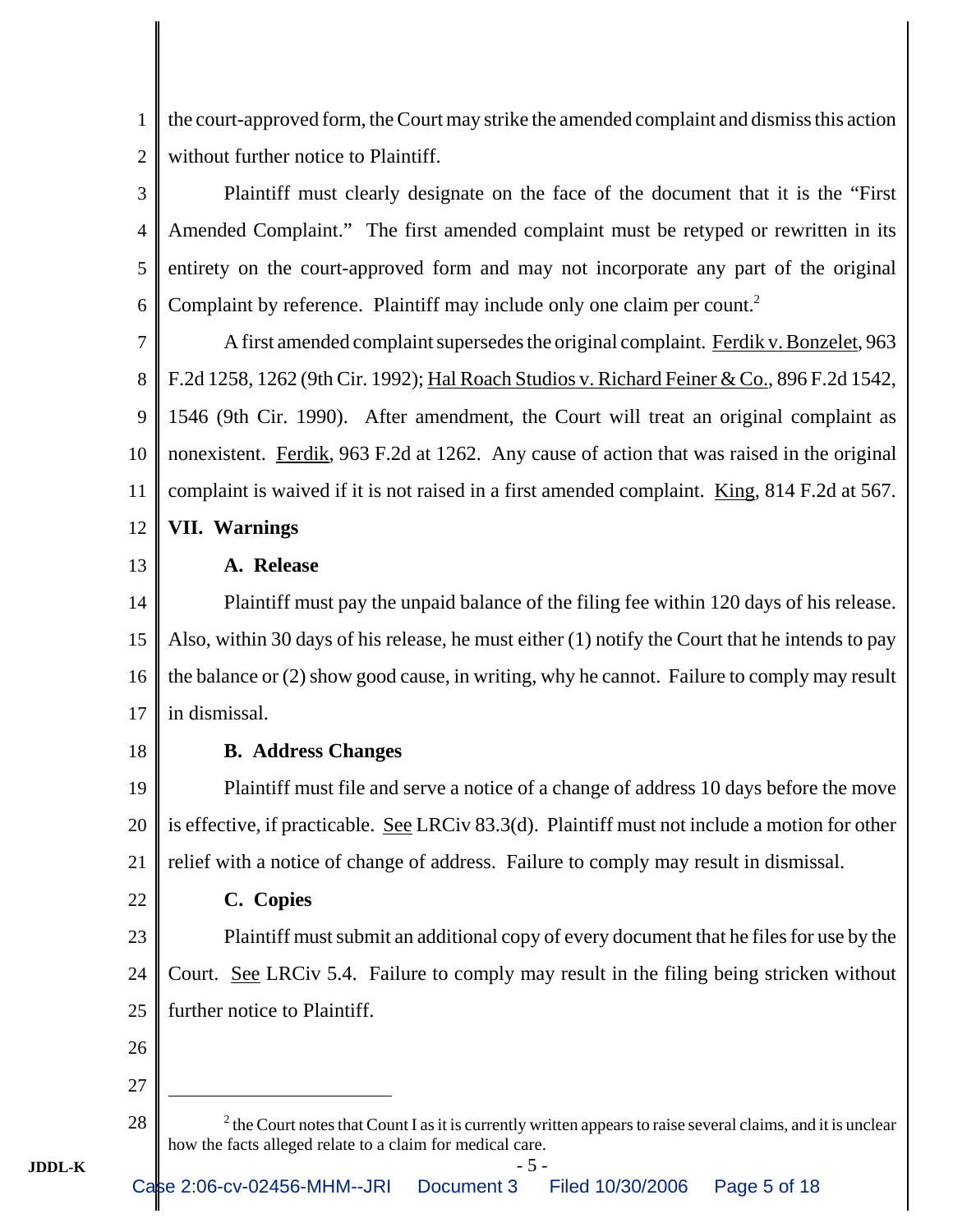# **D. Possible "Strike"**

1

| $\overline{2}$ | Because the Complaint has been dismissed for failure to state a claim, if Plaintiff fails       |
|----------------|-------------------------------------------------------------------------------------------------|
| 3              | to file an amended complaint correcting the deficiencies identified in this Order, the          |
| $\overline{4}$ | dismissal will count as a "strike" under the "3-strikes" provision of $28$ U.S.C. § 1915(g).    |
| 5              | Under the 3-strikes provision, a prisoner may not bring a civil action or appeal a civil        |
| 6              | judgment in forma pauperis under 28 U.S.C. § 1915 "if the prisoner has, on 3 or more prior      |
| $\tau$         | occasions, while incarcerated or detained in any facility, brought an action or appeal in a     |
| $8\,$          | court of the United States that was dismissed on the grounds that it is frivolous, malicious,   |
| 9              | or fails to state a claim upon which relief may be granted, unless the prisoner is under        |
| 10             | imminent danger of serious physical injury." 28 U.S.C. § 1915(g).                               |
| 11             | E. Possible Dismissal                                                                           |
| 12             | Plaintiff is warned that failure to timely comply with every provision of this Order,           |
| 13             | including these warnings, may result in dismissal of this action without further notice. See    |
| 14             | Ferdik, 963 F.2d at 1260-61 (a district court may dismiss an action for failure to comply with  |
| 15             | any order of the Court).                                                                        |
| 16             | IT IS ORDERED:                                                                                  |
| 17             | (1) Plaintiff's Application to Proceed <i>In Forma Pauperis</i> , filed with the Complaint,     |
| 18             | is granted.                                                                                     |
| 19             | (2) As required by the accompanying Order to the appropriate government agency,                 |
| 20             | Plaintiff must pay the \$350.00 filing fee and is assessed no initial partial filing fee.       |
| 21             | (3) The Complaint (Doc. $# 1$ ) is <b>dismissed</b> for failure to state a claim. Plaintiff has |
| 22             | 30 days from the date this Order is filed to file a first amended complaint in compliance with  |
| 23             | this Order.                                                                                     |
| 24             | If Plaintiff fails to file an amended complaint within 30 days, the Clerk of Court<br>(4)       |
| 25             | must, without further notice, enter a judgment of dismissal of this action with prejudice that  |
| 26             | states that the dismissal counts as a "strike" under $28$ U.S.C. § 1915(g).                     |
| 27             | $\frac{1}{1}$                                                                                   |
| 28             | ///                                                                                             |
|                |                                                                                                 |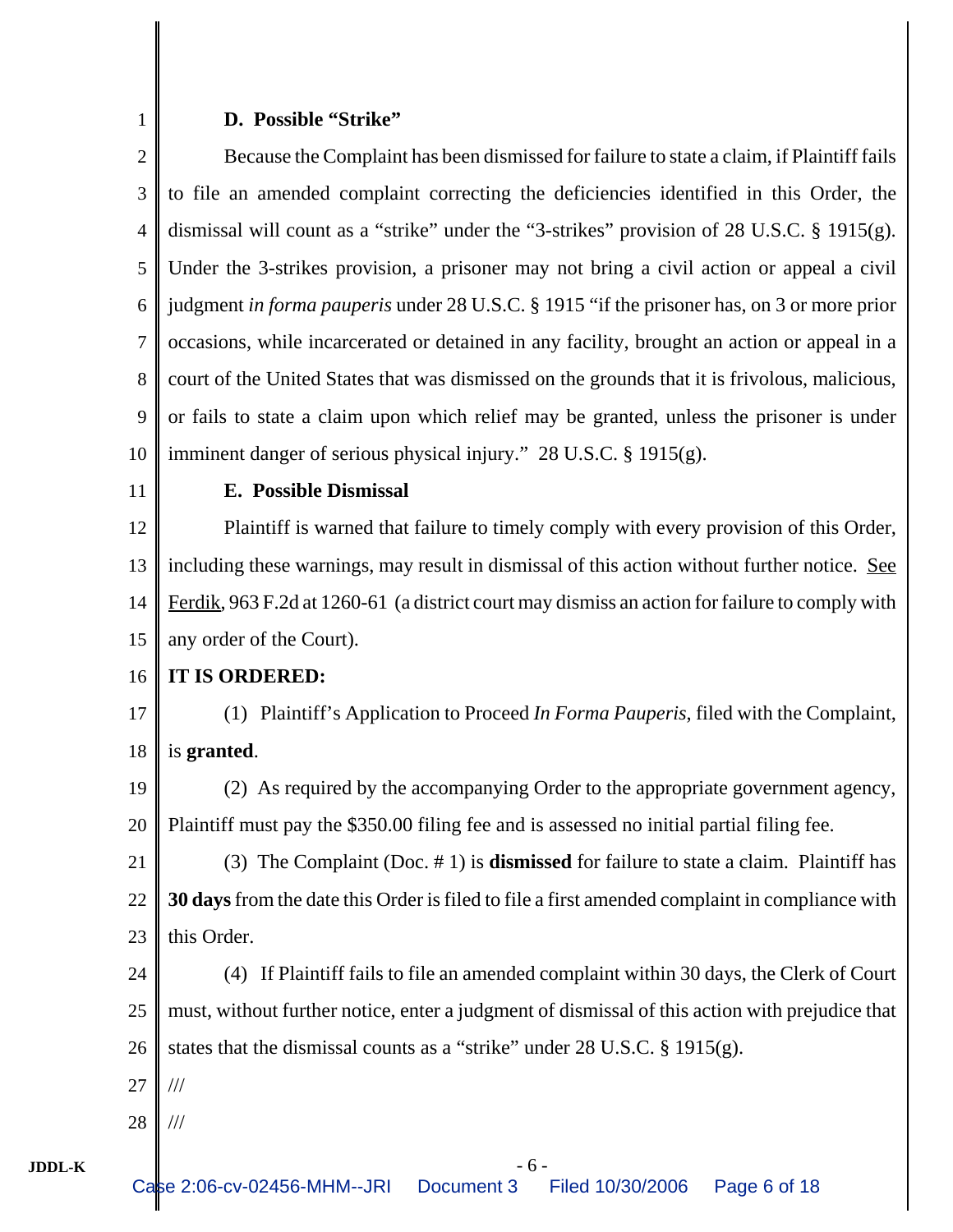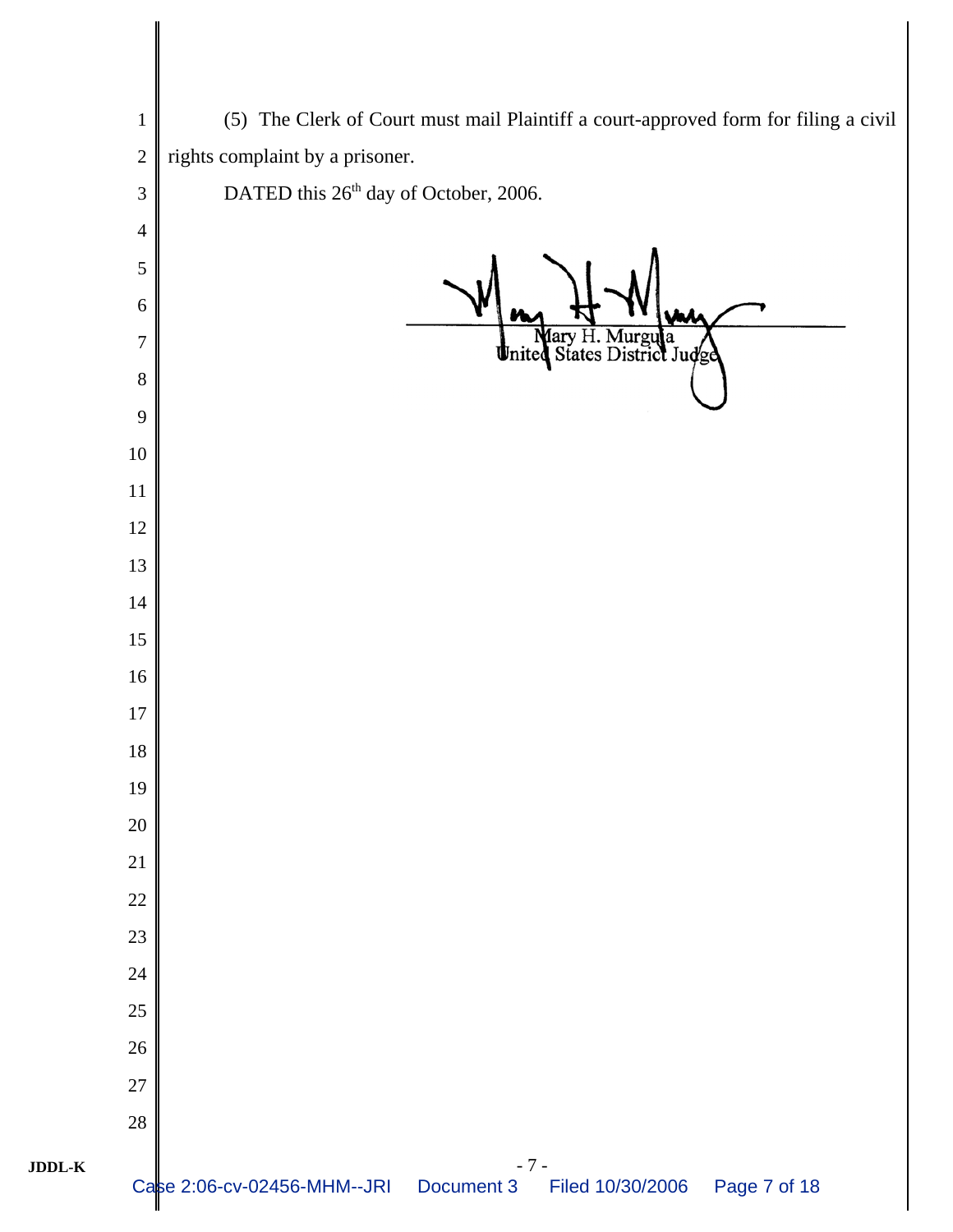### **INFORMATION AND INSTRUCTIONS FOR A PRISONER FILING CIVIL RIGHTS COMPLAINT IN THE UNITED STATES DISTRICT COURT FOR THE DISTRICT OF ARIZONA**

### **I. General Information About the Civil Rights Complaint Form:**

A. The Form. The civil rights complaint form is designed to help prisoners prepare a complaint seeking relief for a violation of their federal civil rights. Local Rule of Civil Procedure 3.4(a) requires that prisoner civil rights complaints be filed on the court-approved form. Your complaint must be typewritten or legibly handwritten. All information must be clearly and concisely written, **only in the space provided on the form.** If needed, you may attach no more than fifteen additional pages of standard letter size paper to continue any part of the complaint. You must identify which part of the complaint is being continued and number all pages.

B. Your Signature. You must sign the complaint. Your signature constitutes a certificate that: 1) you have read the complaint; 2) to the best of your knowledge, information and belief formed after reasonable inquiry it is well grounded in fact and law; and 3) it is not being filed for any improper purpose. Please review Rule 11 of the Federal Rules of Civil Procedure. Rule 11 provides for the imposition of sanctions if the complaint is signed in violation of the Rule.

C. The Filing Fee. You must pay the \$350.00 filing fee. If you are unable to pay the filing fee when the complaint is filed, you may request leave to proceed *in forma pauperis*. Please review the "Information for Prisoners Seeking Leave to Proceed with a (Non-Habeas) Civil Action in Federal Court *In Forma Pauperis* Pursuant to 28 U.S.C. § 1915" for more information.

D. Court Divisions. If you resided in Maricopa, Pinal, Yuma, La Paz, or Gila county when your rights were allegedly violated, you should file your complaint in the Phoenix Division of the court. If you resided in Apache, Navajo, Coconino, Mohave, or Yavapai county when your rights were allegedly violated, you should file your complaint in the Prescott Division of the court. If you resided in Pima, Cochise, Santa Cruz, Graham, or Greenlee county when your rights were allegedly violated, you should file your complaint in the Tucson Division of the court. See LRCiv  $5.1(a)$  and  $77.1(a)$ .

You should mail THE ORIGINAL AND ONE COPY of your complaint with the \$350.00 filing fee or the application to proceed *in forma pauperis* to:

| Phoenix & Prescott Divisions:                                                                                                | OR. | Tucson Division:                                                                                                   |
|------------------------------------------------------------------------------------------------------------------------------|-----|--------------------------------------------------------------------------------------------------------------------|
| U.S. District Court Clerk<br>U.S. Courthouse, Suite 321<br>401 West Washington Street, SPC 10<br>Phoenix, Arizona 85003-2119 |     | U.S. District Court Clerk<br>U.S. Courthouse, Suite 1500<br>405 West Congress Street<br>Tucson, Arizona 85701-5010 |
|                                                                                                                              |     |                                                                                                                    |

Revised  $4/9/06$  1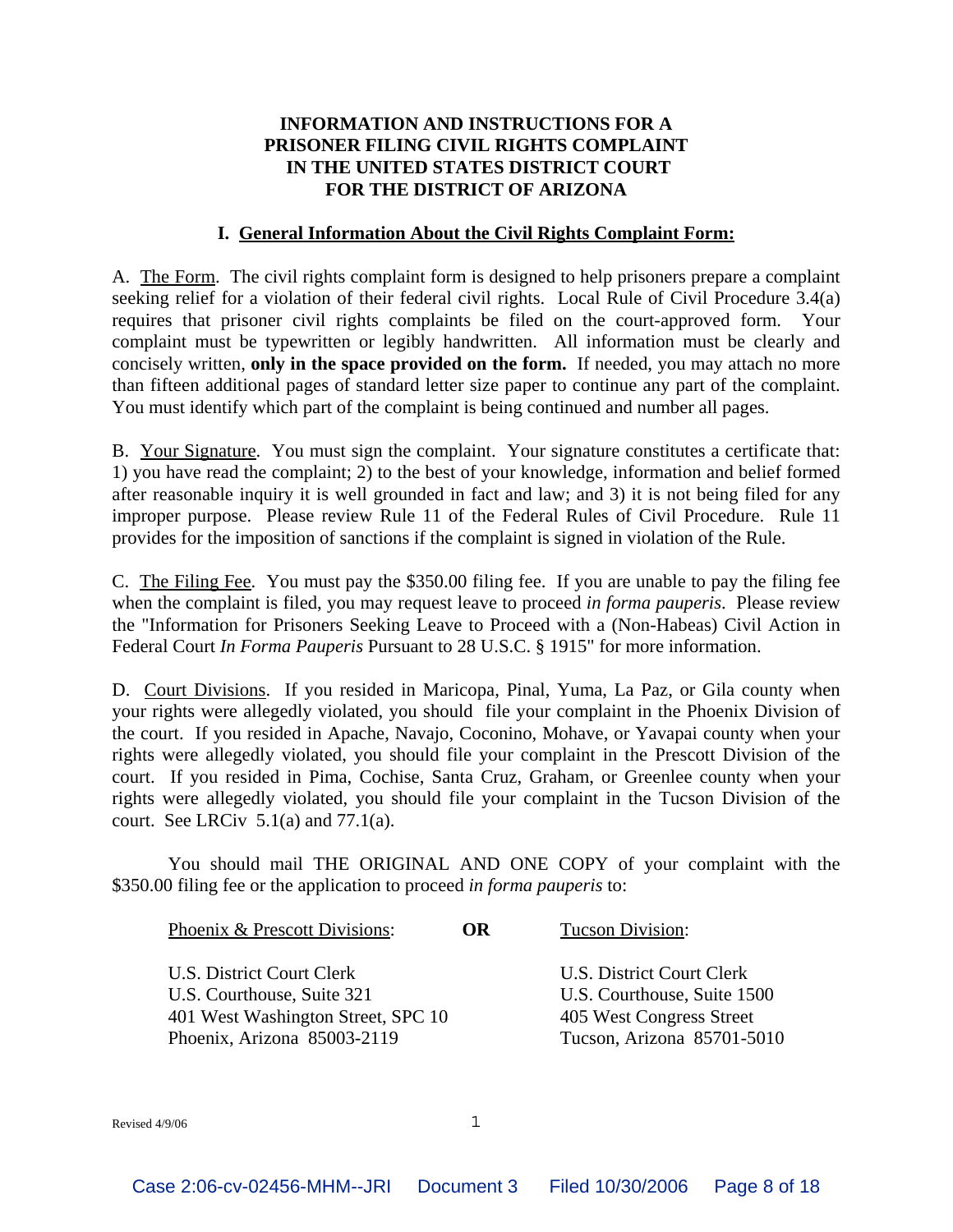E. Certificate of Service on Defendants. You must furnish the opposing party or their attorney with a copy of any document you submit to the court (except the initial complaint and application to proceed *in forma* pauperis). Pursuant to Rules 5(a) and (d) of the Federal Rules of Civil Procedure, each original document (except the initial complaint and application for leave to proceed *in forma pauperis)* must include a certificate of service on the last page of the document stating the date a copy of the document was mailed to the opposing party or their attorney and the address to which it was mailed. Any document received by the court which does not include a certificate of service may be stricken. A certificate of service should be in the following form:

I hereby certify that a copy of the foregoing document was mailed this day of  $(month)$ ,  $(vear)$ , to: Name: Address: Attorney for Defendant(s)/Respondent(s)

(Signature)

 $\overline{a}$ 

F. Original and Judge's Copy. You must furnish an original and one copy of any document submitted to the court. You must furnish one additional copy to the clerk if you wish to have a file-stamped copy of the document returned to you. All copies must be identical to the original.

G. Exhibits. You should not submit exhibits with the complaint. Instead, the relevant information should be paraphrased in the complaint. You should keep the exhibits to use to support or oppose a motion for summary judgment or at trial.

H. Change of Address. You must immediately notify the clerk and the opposing party or their attorney in writing of any change in your mailing address. Failure to notify the court of any change in your mailing address may result in the dismissal of your case.

I. Amended Complaint. If you need to change any of the information in the initial complaint, you must file an amended complaint. The amended complaint must be written on the courtapproved civil rights complaint form. Rule  $15(a)$  of the Federal Rules of Civil Procedure allows you to file one amended complaint prior to any defendant filing an answer. After any defendant has filed an answer, you must file a motion for leave to amend and lodge a proposed amended complaint. Local Rule of Civil Procedure 15.1(a)(2) prohibits any amended pleading from referencing any prior pleading. Further, any allegations or defendants not included in the amended complaint are considered dismissed.

J. Letters and Motions. It is generally inappropriate to write a letter to any of the District Judges, Magistrates Judges, or the staff of any of the judicial officers. The appropriate way to communicate with these persons is by filing a written pleading or motion.

2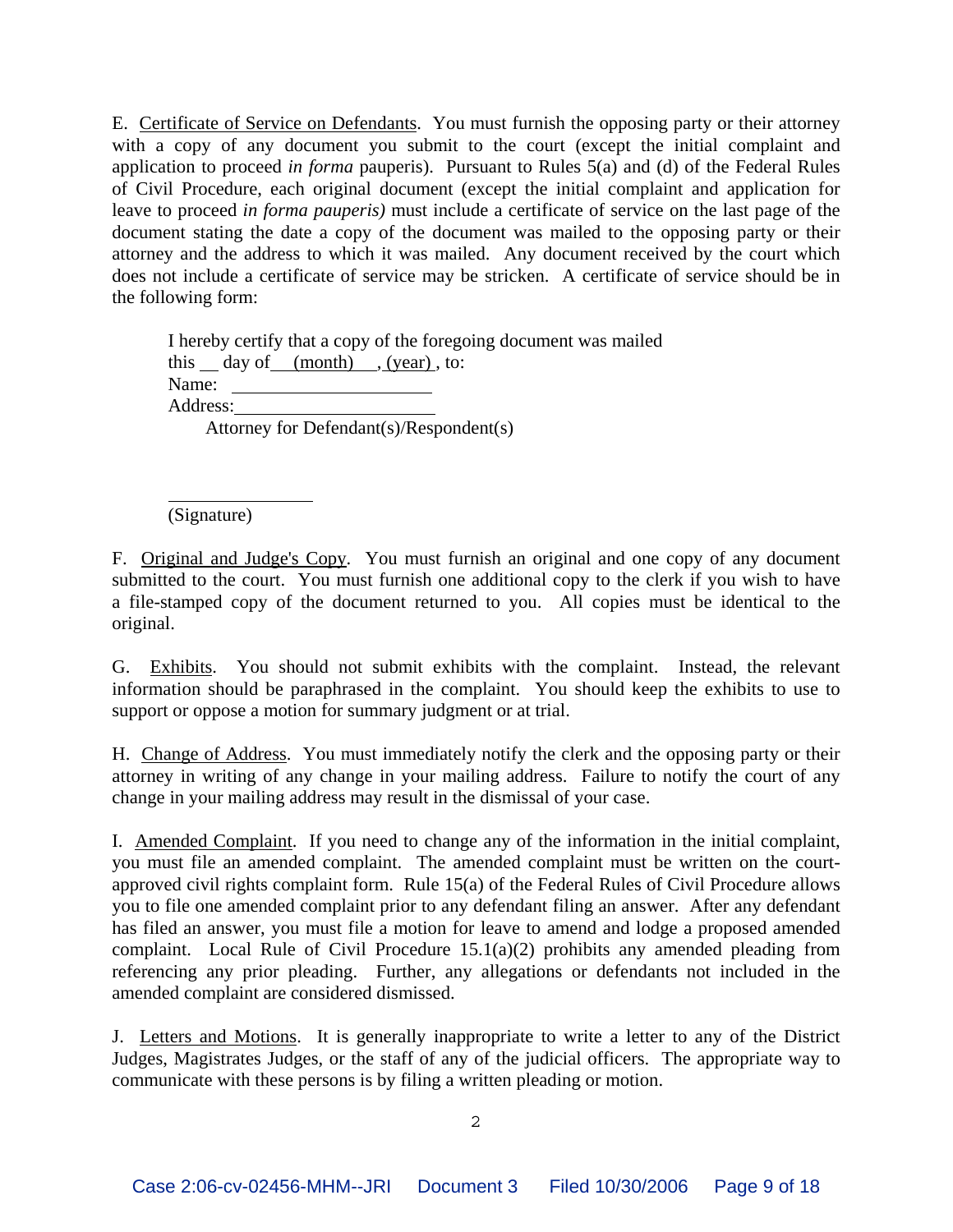### **II. Completing the Civil Rights Complaint Form:**

#### **HEADING:**

1. Your Name. Print your name, prison or jail inmate number, and mailing address on the lines provided.

2. Defendants. Print the names of each of your defendants. If you name more than **four** defendants, you should print the name of one defendant and "see additional page for defendants" in the space provided. On the additional page you must list the names of **all** of the defendants. This additional page should be inserted after page 1 and numbered as page "1-A" at the bottom of the page. The initial complaint must contain the names of **all** of the parties (plaintiffs as well as defendants) in the heading (or on the additional page if more than four defendants). See Rule 10(a) of the Federal Rules of Civil Procedure.

3. Jury Demand. If you want a jury trial, you must write "JURY TRIAL DEMANDED" on the line below "CIVIL RIGHTS COMPLAINT BY A PRISONER." Failure to do so will result in the loss of the right to a jury trial. A jury trial is not available if you are seeking only injunctive relief.

#### **Part A. JURISDICTION:**

1. Nature of Suit. Mark whether you are filing the complaint pursuant to 42 U.S.C. § 1983 for state, county, or city defendants; "Bivens v. Six Unknown Federal Narcotics Agents" for federal defendants; or "other." If you mark "other," identify the source of that authority.

2. Plaintiff. Print all of the requested information on the spaces provided. Identify the institution and city where the alleged violation of your rights occurred.

3. Defendants. Print all of the requested information about each of the defendants in the spaces provided. If you are naming more than four defendants, you must provide the necessary information about each additional defendant on a separate page. Label the page(s) as "2-A," "2-B," etc., at the bottom of the page and insert the additional page(s) immediately behind page 2.

#### **Part B. PREVIOUS LAWSUITS:**

You must identify any other lawsuit you have filed in either state or federal court while you were a prisoner. Print all of the requested information about each lawsuit in the spaces provided. If you have filed more than three lawsuits, you must provide the necessary information about each additional lawsuit on a separate page. Label the page(s) as "2-A," "2- B," etc., at the bottom of the page and insert the additional page(s) immediately behind page 2.

#### **Part C. CAUSE OF ACTION:**

You must identify what rights the defendant(s) violated. The form provides space to allege three separate counts (one violation per count). If you are alleging more than three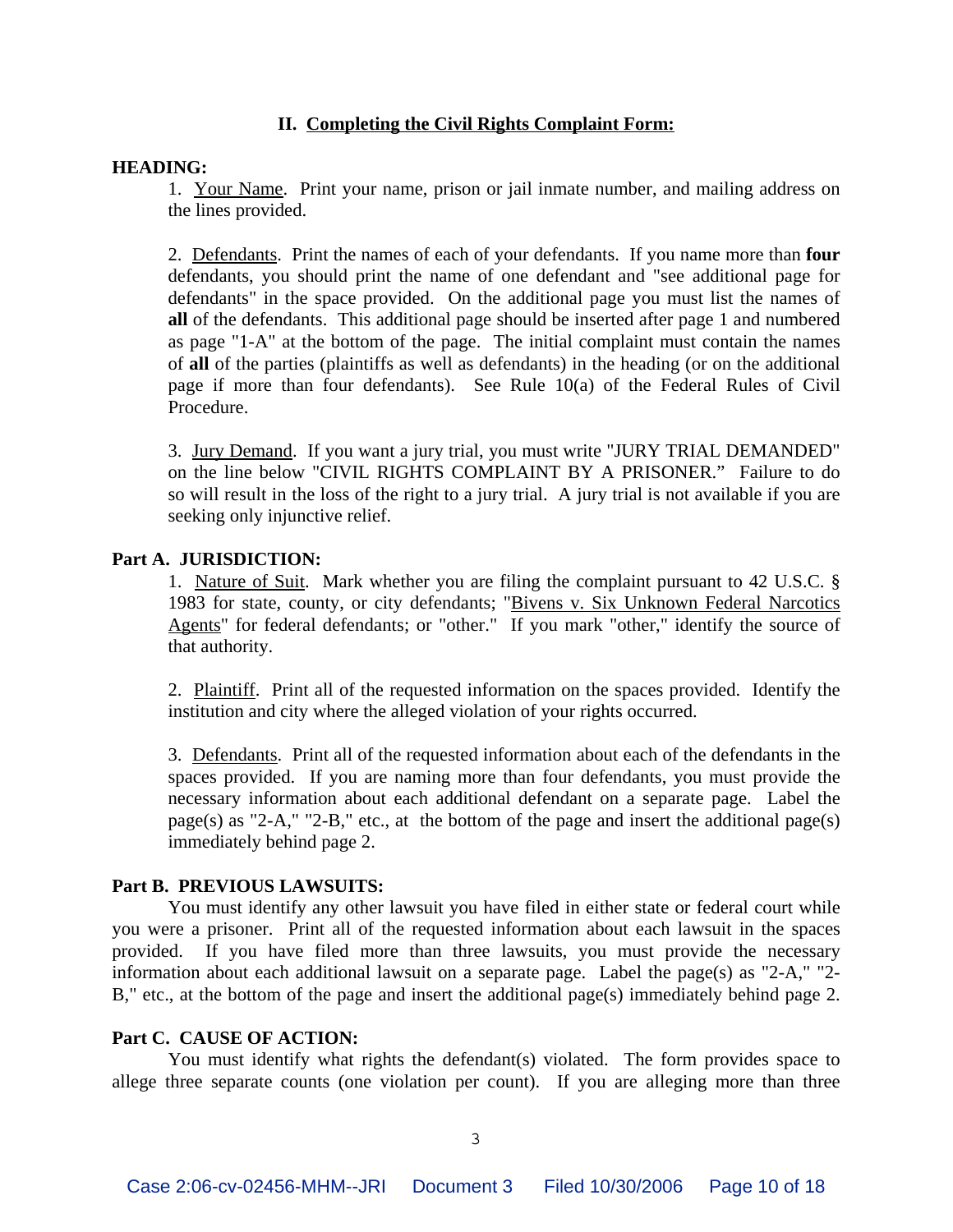counts, you must provide the necessary information about each additional count on a separate page. Number the additional pages "5-A", "5-B", etc., and insert them immediately behind page 5. Remember that you are limited to a total of fifteen additional pages.

1. Counts. You must identify which civil right was violated. YOU MAY ALLEGE THE VIOLATION OF ONLY ONE CIVIL RIGHTS CLAIM PER COUNT.

2. Issue Involved. Check the box that most closely identifies the issue involved in your claim. YOU MAY CHECK ONLY ONE BOX PER COUNT. If you check the box marked "Other," you must identify the specific issue involved in the space provided.

3. Supporting Facts. After you have identified which civil right was violated, you need to state the supporting facts. Be as specific as possible. You must state what each individual defendant did to violate your rights. If there is more than one defendant, you need to identify which defendant did what act. You also need to state the date(s) on which the act(s) occurred if possible.

4. Injury. State precisely how you were injured by the alleged violation of your rights.

5. Administrative Remedies. Exhaustion of administrative remedies is a prerequisite to filing a civil rights complaint. 42 U.S.C. § 1997e requires prisoners to exhaust the available administrative remedies before being allowed to file a civil rights action. Consequently, you must disclose whether you have exhausted the inmate grievance procedures or administrative appeals for each count in your complaint. If one of your counts is exempt from the grievance procedures or administrative appeals, fully explain the exemption on the lines provided.

#### **Part D. REQUEST FOR RELIEF:**

Print the relief you are seeking in the space provided.

#### **SIGNATURE:**

You must sign your name and print the date you signed the complaint. Your signature must be an original signature, not a photocopy.

#### **FINAL NOTE**

You should follow these instructions carefully. Failure to do so may result in your complaint being stricken or dismissed by the court. All questions must be answered concisely in the proper space on the form. If needed, you may attach no more than fifteen additional pages. The form, however, must be completely filled in to the extent applicable. If you attach additional pages, be sure to identify which section of the complaint is being continued and number the pages.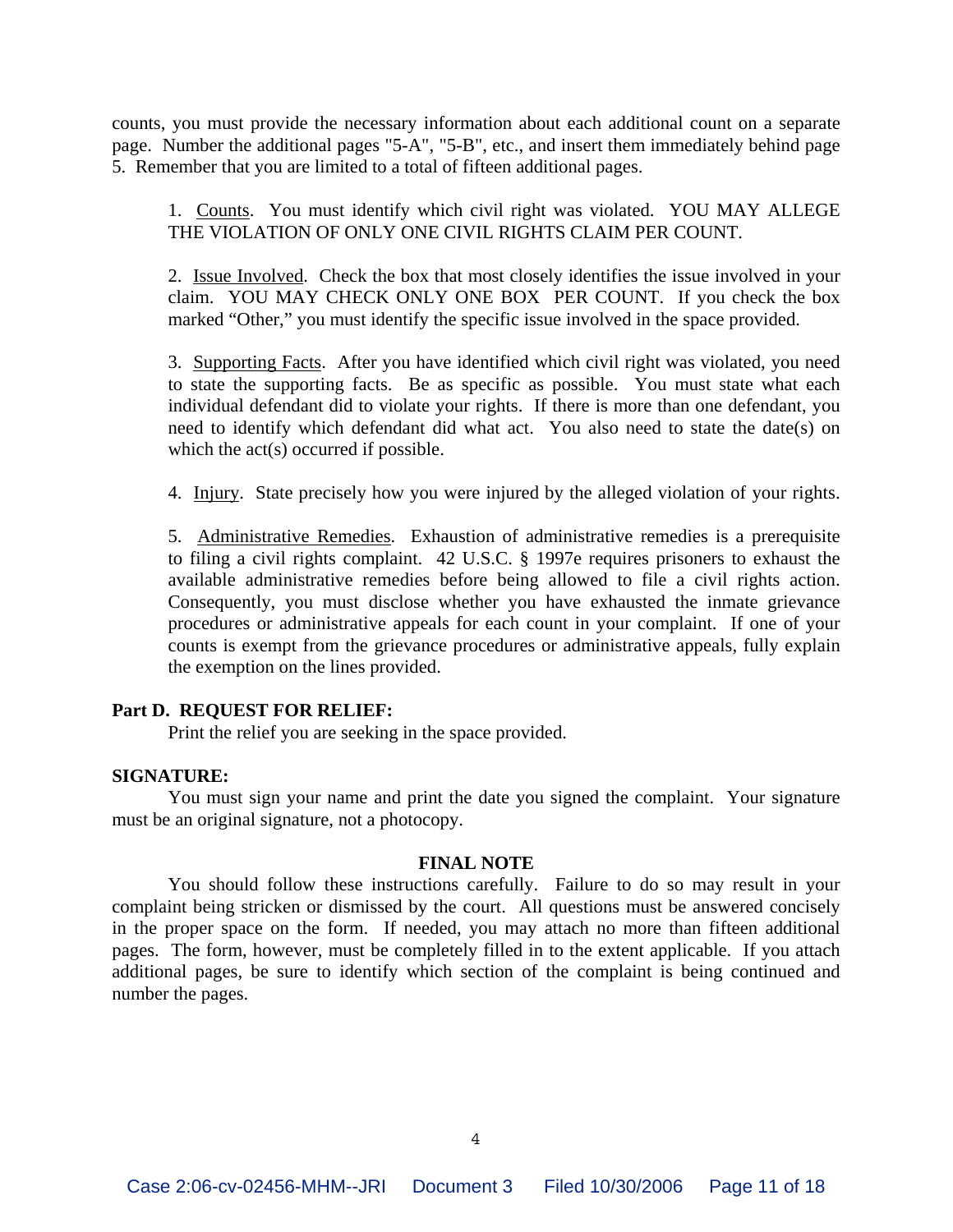| Name and Prisoner/Booking Number |                                           |
|----------------------------------|-------------------------------------------|
|                                  |                                           |
| Place of Confinement             |                                           |
|                                  |                                           |
| Mailing Address                  |                                           |
|                                  |                                           |
| City, State, Zip Code            |                                           |
|                                  |                                           |
|                                  |                                           |
|                                  |                                           |
|                                  | IN THIE INJURIO OF LEDO DIOTOIOLOG CALIDE |

## **IN THE UNITED STATES DISTRICT COURT FOR THE DISTRICT OF ARIZONA**

| (Full Name of Plaintiff)      | Plaintiff,    |                                                       |
|-------------------------------|---------------|-------------------------------------------------------|
|                               | VS.           | CASE NO.                                              |
|                               |               | (To be supplied by the Clerk)                         |
|                               |               |                                                       |
|                               |               |                                                       |
|                               |               | <b>CIVIL RIGHTS COMPLAINT</b><br><b>BY A PRISONER</b> |
|                               |               | $\Box$ Original Complaint                             |
| (Full Name of Each Defendant) | Defendant(s). | <b>First Amended Complaint</b><br>$\mathsf{L}$        |
|                               |               | $\Box$ Second Amended Complaint                       |

### **A. JURISDICTION**

- 1. This Court has jurisdiction over this action pursuant to:
	- a.  $\Box$  28 U.S.C. § 1343(a)(3); 42 U.S.C. § 1983
	- b.  $\Box$  28 U.S.C. § 1331; Bivens v. Six Unknown Federal Narcotics Agents, 403 U.S. 388 (1971).
	- c.  $\Box$  Other: (Please specify.)  $\Box$

### 2. Name of Plaintiff: . Present mailing address:

**(Failure to notify the Court of your change of address may result in dismissal of this action.)**

Institution/city where violation occurred: .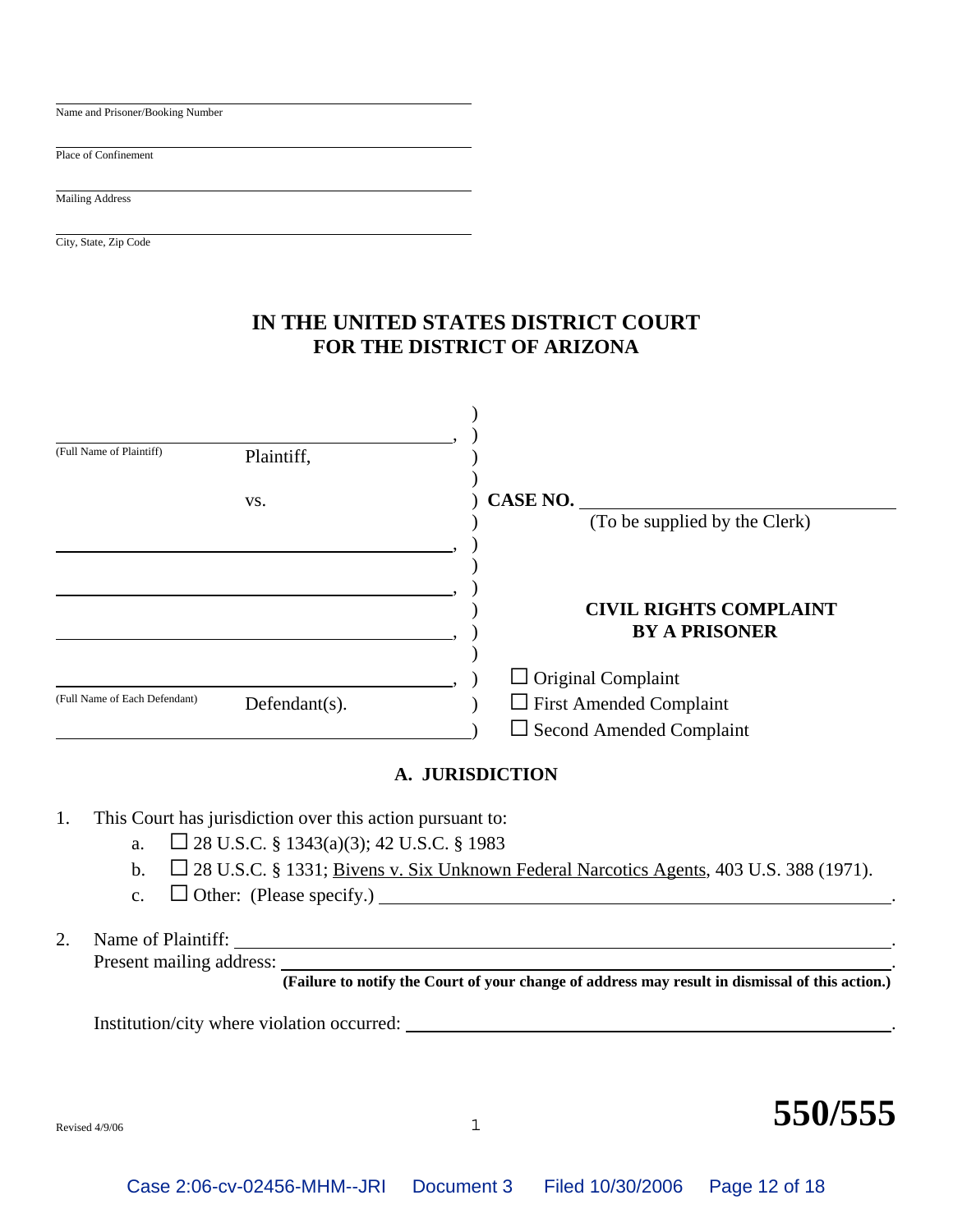|                                                            | $\Box$ Yes<br>$\Box$ No                                                                                                                                                                                                        |                                                                                                                                                                                                                                                                                                                                                                                                                                                                                                                                                                                                                                                                                                                                                                                                                                                                                                                                                                                                                                                                                                                                                                                                                                                                                                       |
|------------------------------------------------------------|--------------------------------------------------------------------------------------------------------------------------------------------------------------------------------------------------------------------------------|-------------------------------------------------------------------------------------------------------------------------------------------------------------------------------------------------------------------------------------------------------------------------------------------------------------------------------------------------------------------------------------------------------------------------------------------------------------------------------------------------------------------------------------------------------------------------------------------------------------------------------------------------------------------------------------------------------------------------------------------------------------------------------------------------------------------------------------------------------------------------------------------------------------------------------------------------------------------------------------------------------------------------------------------------------------------------------------------------------------------------------------------------------------------------------------------------------------------------------------------------------------------------------------------------------|
| spaces provided below.                                     |                                                                                                                                                                                                                                |                                                                                                                                                                                                                                                                                                                                                                                                                                                                                                                                                                                                                                                                                                                                                                                                                                                                                                                                                                                                                                                                                                                                                                                                                                                                                                       |
| First prior lawsuit:<br>Parties to previous lawsuit:<br>a. | Defendants: Note and the set of the set of the set of the set of the set of the set of the set of the set of the set of the set of the set of the set of the set of the set of the set of the set of the set of the set of the |                                                                                                                                                                                                                                                                                                                                                                                                                                                                                                                                                                                                                                                                                                                                                                                                                                                                                                                                                                                                                                                                                                                                                                                                                                                                                                       |
|                                                            | (Position and Title)<br>(Position and Title)                                                                                                                                                                                   | at (Institution)<br>The first Defendant is sued in his/her: $\Box$ individual capacity $\Box$ official capacity (check one or both).<br>Explain how the first Defendant was acting under color of law:<br>(Position and Title) <b>and Title</b> (Position and Title)<br>The second Defendant is sued in his/her: $\Box$ individual capacity $\Box$ official capacity (check one or both).<br>at (Institution)<br>The third Defendant is sued in his/her: $\Box$ individual capacity $\Box$ official capacity (check one or both).<br>Explain how the third Defendant was acting under color of law:<br>(Position and Title) and Title and Title and Title and Title and Title and Title and Title and Title and Title and Title and Title and Title and Title and Title and Title and Title and Title and Title and Title and Title a<br>The fourth Defendant is sued in his/her: $\Box$ individual capacity $\Box$ official capacity (check one or both).<br>(If you name more than four Defendants, answer the questions listed above for each additional Defendant on a separate page.)<br><b>B. PREVIOUS LAWSUITS</b><br>Have you filed any other lawsuits while you were a prisoner?<br>If your answer is "yes," how many lawsuits have you filed? ______. Describe the previous lawsuits in the |

2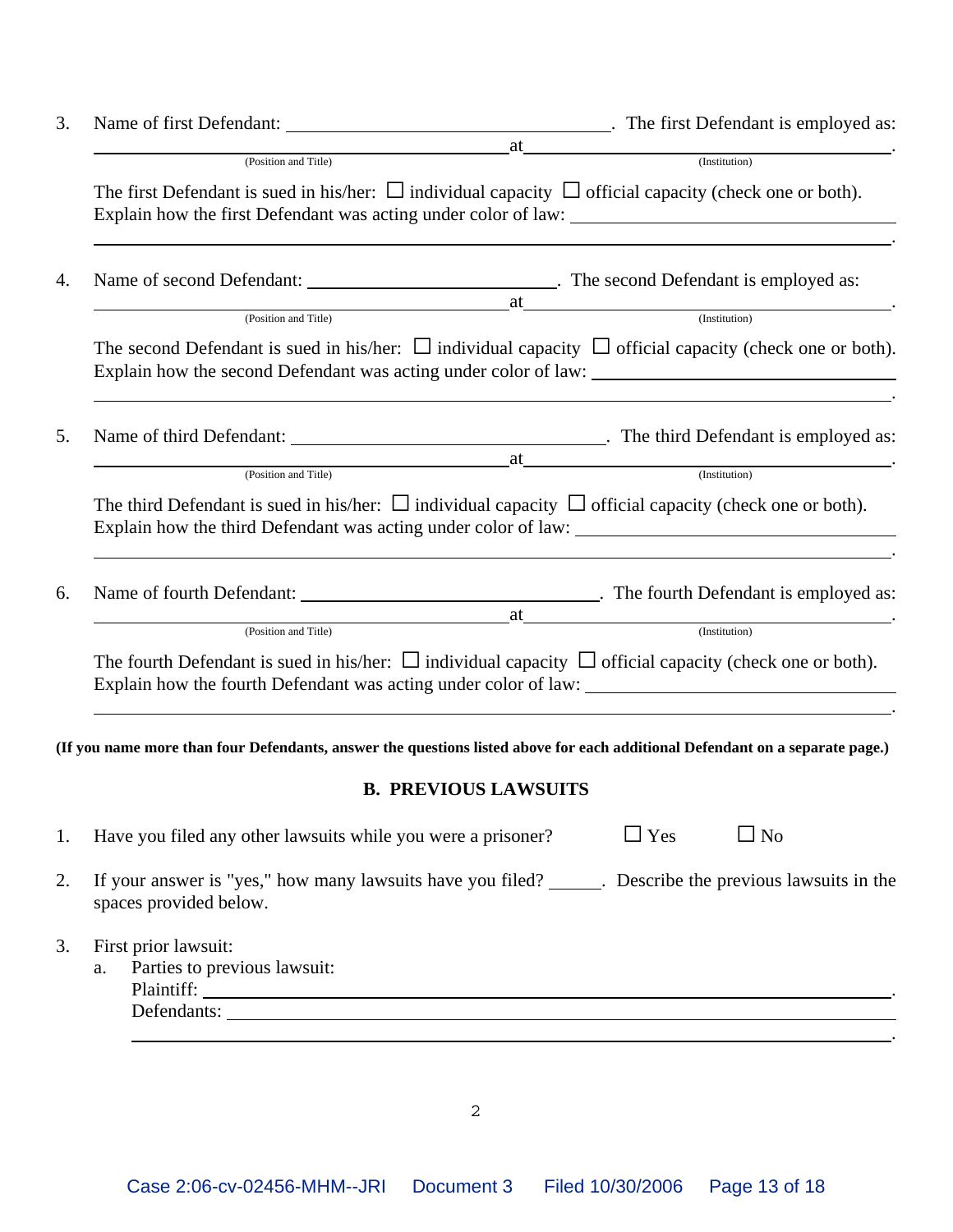| b.             | Court: (If federal court, identify the district; if state court, identify the county.) _____________                                     |  |  |  |
|----------------|------------------------------------------------------------------------------------------------------------------------------------------|--|--|--|
| c.             | <u> 1999 - Jan James James Barnett, fransk politik (d. 1989)</u><br>Case or docket number:                                               |  |  |  |
| d.             |                                                                                                                                          |  |  |  |
| e.             | Disposition: (For example: Was the case dismissed? Was it appealed? Is it still pending?)                                                |  |  |  |
| f.             | <u> 1989 - Johann Barn, fransk politik (d. 1989)</u>                                                                                     |  |  |  |
| g.             |                                                                                                                                          |  |  |  |
|                | Second prior lawsuit:                                                                                                                    |  |  |  |
| a.             | Parties to previous lawsuit:                                                                                                             |  |  |  |
|                |                                                                                                                                          |  |  |  |
|                | Defendants:                                                                                                                              |  |  |  |
| b.             | Court: (If federal court, identify the district; if state court, identify the county.)                                                   |  |  |  |
| c.             | ,我们也不会有什么。""我们的人,我们也不会有什么?""我们的人,我们也不会有什么?""我们的人,我们也不会有什么?""我们的人,我们也不会有什么?""我们的人<br>Case or docket number:                               |  |  |  |
| d.             | <u> 1989 - Johann Stoff, amerikansk politiker (d. 1989)</u>                                                                              |  |  |  |
| e.             | Disposition: (For example: Was the case dismissed? Was it appealed? Is it still pending?)                                                |  |  |  |
| f.             | <u> 1989 - Johann Stoff, amerikansk politiker (* 1908)</u>                                                                               |  |  |  |
| g.             | Approximate date of disposition:                                                                                                         |  |  |  |
|                | Third prior lawsuit:                                                                                                                     |  |  |  |
| a.             | Parties to previous lawsuit:                                                                                                             |  |  |  |
|                |                                                                                                                                          |  |  |  |
|                | Defendants:                                                                                                                              |  |  |  |
| $\mathbf{b}$ . | Court: (If federal court, identify the district; if state court, identify the county.) ____________                                      |  |  |  |
| c.             | 图1-10-10-20 Control Design Design Design Design Design Design Design Design Design Design Design Design Design<br>Case or docket number: |  |  |  |
| d.             | <u>and the state of the state of the state of the state of the state of the state of the state of the state of th</u>                    |  |  |  |
| e.             | Disposition: (For example: Was the case dismissed? Was it appealed? Is it still pending?)                                                |  |  |  |
| f.             | <u> 1989 - Andrea Santa Andrea Santa Andrea Santa Andrea Santa Andrea Santa Andrea Santa Andrea Santa Andrea San</u>                     |  |  |  |
| g.             | Approximate date of disposition:                                                                                                         |  |  |  |

**(If you filed more than three lawsuits, answer the questions listed above for each additional lawsuit on a separate page.)**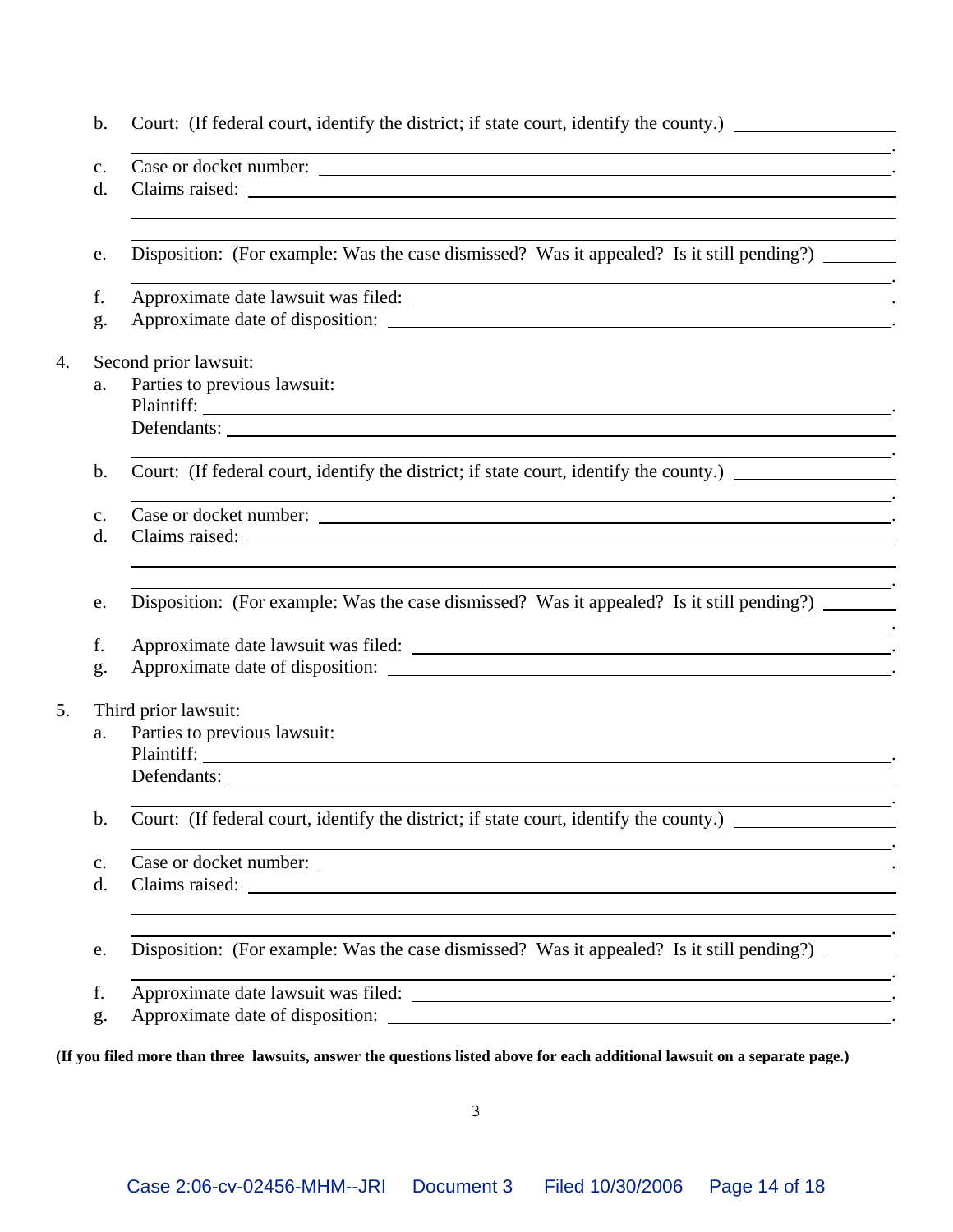### **C. CAUSE OF ACTION**

### **COUNT I**

| 1. |                      | The following constitutional or other federal civil right has been violated by the Defendant(s):                                                                                                                                                                  |             |                                                                                                     |                                      |
|----|----------------------|-------------------------------------------------------------------------------------------------------------------------------------------------------------------------------------------------------------------------------------------------------------------|-------------|-----------------------------------------------------------------------------------------------------|--------------------------------------|
| 2. |                      | Count I involves: (Check only one; if your claim involves more than one issue, each issue should be stated<br>in a different count)<br>$\Box$ Disciplinary proceedings $\Box$ Property $\Box$ Exercise of religion $\Box$ Retaliation                             | $\Box$ Mail | $\Box$ Access to the court                                                                          | $\Box$ Medical care                  |
| 3. |                      | <b>Supporting Facts:</b> (State as briefly as possible the FACTS supporting Count I. Describe exactly what each<br>Defendant did or did not do to violate your rights. State the facts clearly in your own words without citing legal<br>authority or arguments). |             |                                                                                                     |                                      |
|    |                      |                                                                                                                                                                                                                                                                   |             |                                                                                                     |                                      |
|    |                      |                                                                                                                                                                                                                                                                   |             |                                                                                                     |                                      |
|    |                      |                                                                                                                                                                                                                                                                   |             |                                                                                                     |                                      |
| 4. |                      | <b>Injury:</b> (State how you have been injured by the actions or inactions of the Defendant(s)).                                                                                                                                                                 |             |                                                                                                     |                                      |
| 5. | a.                   | <b>Administrative Remedies:</b><br>your institution?                                                                                                                                                                                                              |             | Are there any administrative remedies (grievance procedures or administrative appeals) available at | $\Box$ Yes<br>$\Box$ No              |
|    | b.<br>$\mathbf{c}$ . | Did you submit a request for administrative relief on Count I?<br>Did you appeal your request for relief on Count I to the highest level?                                                                                                                         |             |                                                                                                     | $\Box$ No<br>Yes<br>Yes<br>$\Box$ No |

d. If you did not submit or appeal a request for administrative relief to the highest level, briefly explain why you did not.  $\qquad \qquad$ 

.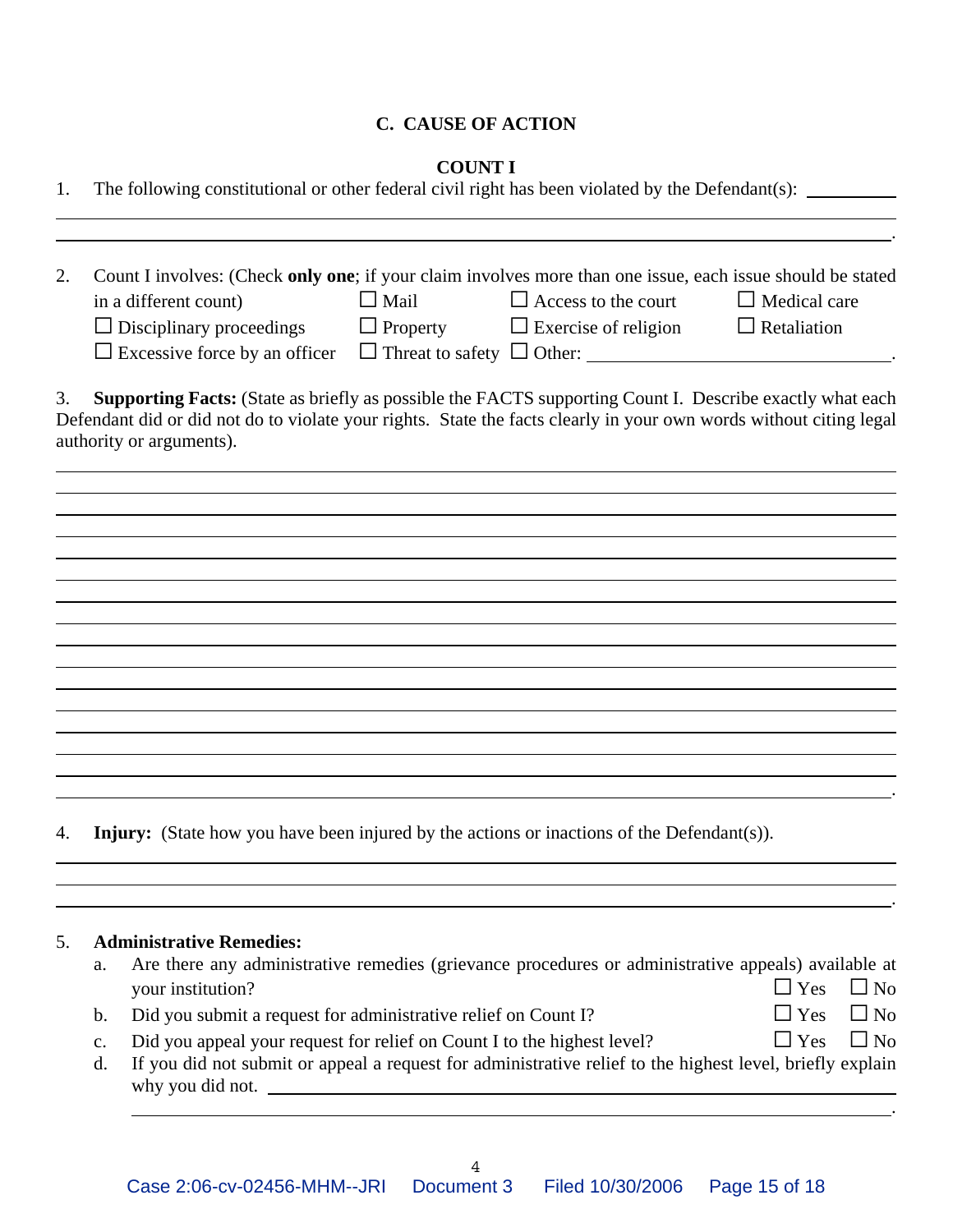## **COUNT II**

| 1. |          | The following constitutional or other federal civil right has been violated by the Defendant(s): _________                                                                                                                                                                                                                                                                                        |
|----|----------|---------------------------------------------------------------------------------------------------------------------------------------------------------------------------------------------------------------------------------------------------------------------------------------------------------------------------------------------------------------------------------------------------|
| 2. |          | Count II involves: (Check only one; if your claim involves more than one issue, each issue should be stated<br>$\Box$ Mail<br>$\Box$ Access to the court<br>in a different count)<br>$\Box$ Medical care<br>$\Box$ Property<br>$\Box$ Exercise of religion<br>$\Box$ Disciplinary proceedings<br>$\Box$ Retaliation<br>$\Box$ Excessive force by an officer $\Box$ Threat to safety $\Box$ Other: |
| 3. |          | <b>Supporting Facts:</b> (State as briefly as possible the FACTS supporting Count II. Describe exactly what each<br>Defendant did or did not do to violate your rights. State the facts clearly in your own words without citing legal<br>authority or arguments).                                                                                                                                |
|    |          |                                                                                                                                                                                                                                                                                                                                                                                                   |
|    |          |                                                                                                                                                                                                                                                                                                                                                                                                   |
|    |          |                                                                                                                                                                                                                                                                                                                                                                                                   |
| 4. |          | <b>Injury:</b> (State how you have been injured by the actions or inactions of the Defendant(s)).                                                                                                                                                                                                                                                                                                 |
| 5. | a.       | <b>Administrative Remedies:</b><br>Are there any administrative remedies (grievance procedures or administrative appeals) available at                                                                                                                                                                                                                                                            |
|    |          | $\Box$ Yes<br>$\Box$ No<br>your institution?                                                                                                                                                                                                                                                                                                                                                      |
|    | b.       | $\Box$ No<br>$\exists$ Yes<br>Did you submit a request for administrative relief on Count II?                                                                                                                                                                                                                                                                                                     |
|    | c.<br>d. | $\Box$ No<br>$\Box$ Yes<br>Did you appeal your request for relief on Count II to the highest level?<br>If you did not submit or appeal a request for administrative relief to the highest level, briefly explain<br>why you did not.                                                                                                                                                              |

.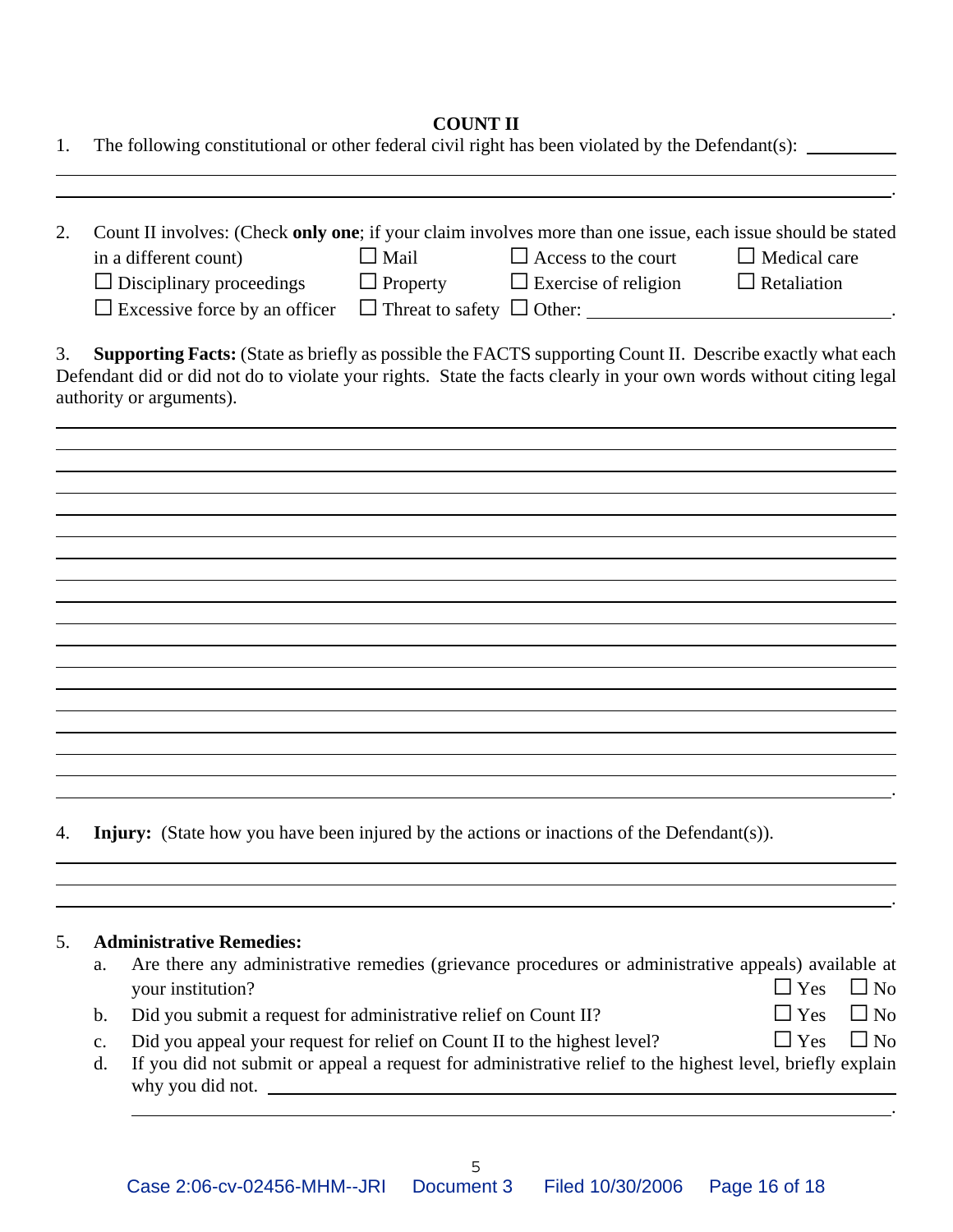### **COUNT III**

| 1. | The following constitutional or other federal civil right has been violated by the Defendant(s):                                                                                                                                                                                                                                                                                                    |
|----|-----------------------------------------------------------------------------------------------------------------------------------------------------------------------------------------------------------------------------------------------------------------------------------------------------------------------------------------------------------------------------------------------------|
| 2. | Count III involves: (Check only one; if your claim involves more than one issue, each issue should be stated<br>$\Box$ Mail<br>$\Box$ Access to the court<br>$\Box$ Medical care<br>in a different count)<br>$\Box$ Disciplinary proceedings $\Box$ Property $\Box$ Exercise of religion<br>$\Box$ Retaliation<br>$\Box$ Excessive force by an officer $\Box$ Threat to safety $\Box$ Other: $\Box$ |
| 3. | Supporting Facts: (State as briefly as possible the FACTS supporting Count III. Describe exactly what<br>each Defendant did or did not do to violate your rights. State the facts clearly in your own words without citing<br>legal authority or arguments).                                                                                                                                        |
|    |                                                                                                                                                                                                                                                                                                                                                                                                     |
|    |                                                                                                                                                                                                                                                                                                                                                                                                     |
|    |                                                                                                                                                                                                                                                                                                                                                                                                     |
| 4. | <b>Injury:</b> (State how you have been injured by the actions or inactions of the Defendant(s)).                                                                                                                                                                                                                                                                                                   |
| 5. | <b>Administrative Remedies:</b><br>Are there any administrative remedies (grievance procedures or administrative appeals) available at<br>a.<br>$\exists$ Yes<br>$\Box$ No<br>your institution?                                                                                                                                                                                                     |
|    | Yes<br>N <sub>o</sub><br>Did you submit a request for administrative relief on Count III?<br>b.                                                                                                                                                                                                                                                                                                     |
|    | Did you appeal your request for relief on Count III to the highest level?<br>$\exists$ Yes<br>$\Box$ No<br>c.                                                                                                                                                                                                                                                                                       |

d. If you did not submit or appeal a request for administrative relief to the highest level, briefly explain why you did not.

.

**(If you assert more than three Counts, answer the questions listed above for each additional Count on a separate page.)**